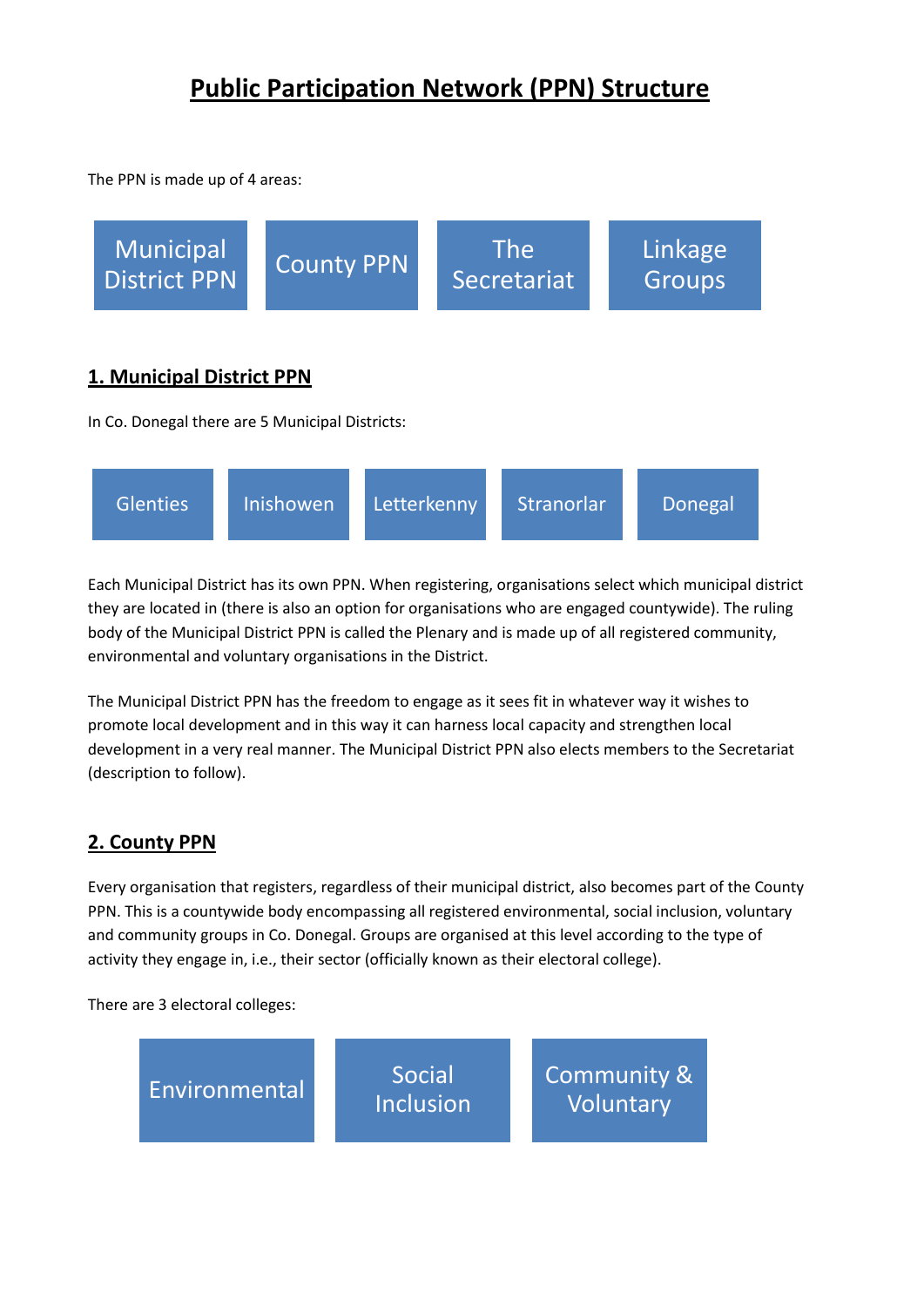- **Environmental**  Organisations whose primary activities are environmental protection and/or environmental sustainability.
- **Social Inclusion** Organisations whose activities focus on social inclusion, social justice and/or equality. Examples include organisations which aim to support people with a disability, refugees and asylum seekers, older people, women, young people and those living in poverty.
- **Community & Voluntary** Any organisation whose primary activities are other than those listed above belong in this category.

*Therefore, when an organisation joins the PPN, they select their municipal district and their electoral college (sector they operate in).* 

The County Plenary is the ruling body of the County PPN and is composed of all the organisations from each of the 3 electoral colleges. The electoral colleges of the County PPN also elect members to the Secretariat. The County Plenary meets on an annual basis and had its inaugural meeting in November 2014.

### **3. The Secretariat**

The PPN secretariat is an elected body whose role is to:

- Facilitate the implementation of the decisions of the Plenary
- Ensure the proper functioning of the PPN
- Co-ordinate activities of the PPN
- Communicate extensively and regularly with all PPN members and in this process disseminate information concerning all PPN activities as widely as possible

There are 19 members in the Donegal PPN Secretariat. The Plenary of each of the 5 Municipal District PPNs elects 2 members to the Secretariat. This means that 10 members of the Secretariat are drawn from the Municipal District PPNs. The other 9 members are elected by the 3 electoral colleges of the County PPN who each nominate 3 members to the Secretariat. The Secretariat meets on a bi-monthly basis.

#### **Municipal District Representation**

| <b>Glenties</b> | Inishowen | Letterkenny | Stranorlar | Donegal |
|-----------------|-----------|-------------|------------|---------|
|                 |           |             |            |         |

#### **Electoral College Representation**

| Environment | Social Inclusion | <b>Community &amp; Voluntary</b> |
|-------------|------------------|----------------------------------|
|             |                  |                                  |